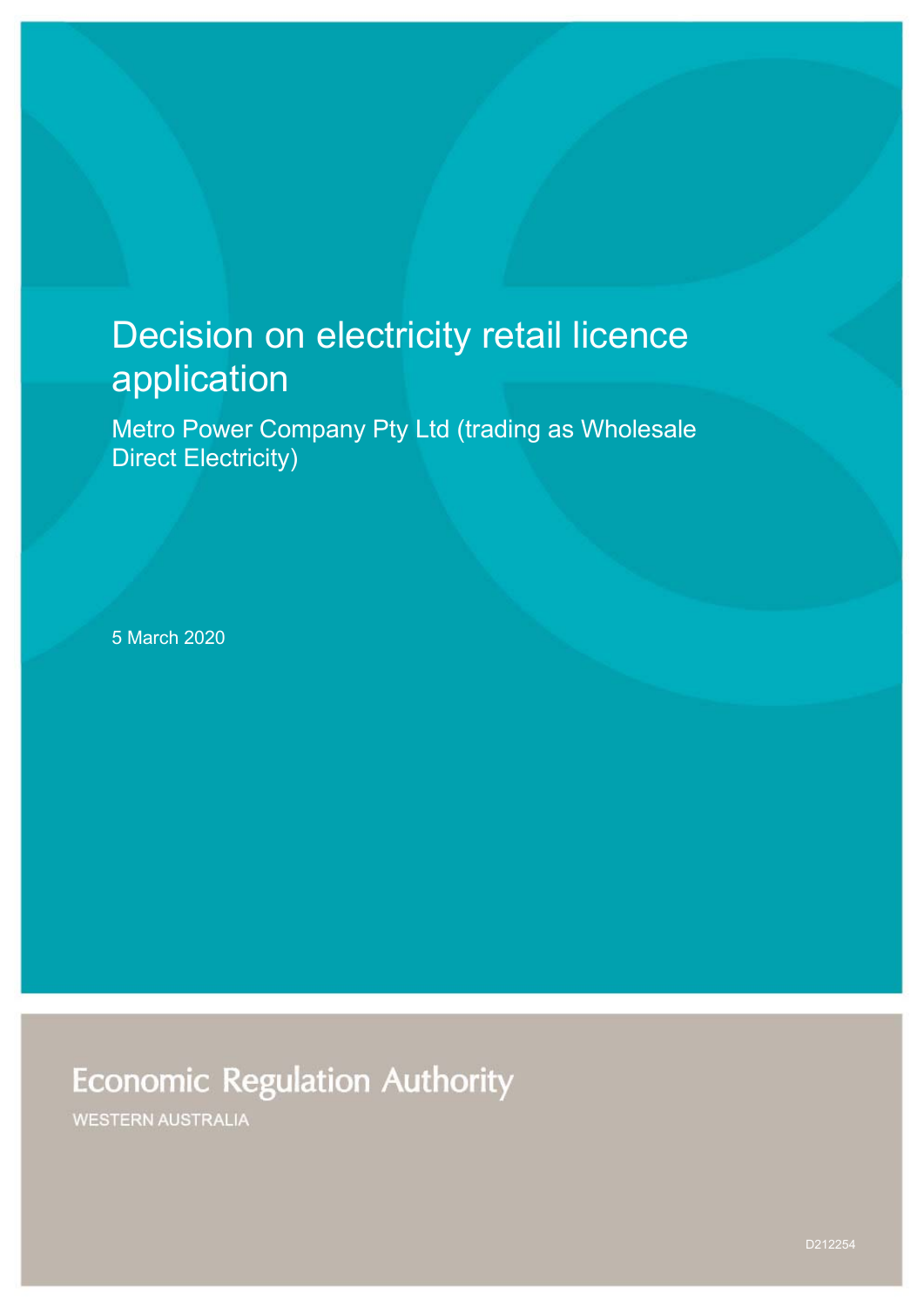### **Economic Regulation Authority**

Level 4, Albert Facey House

469 Wellington Street, Perth WA 6000

**Telephone** 08 6557 7900

**Email** info@erawa.com.au

**Website** www.erawa.com.au

This document can also be made available in alternative formats on request.

National Relay Service TTY: 13 36 77

© 2020 Economic Regulation Authority. All rights reserved. This material may be reproduced in whole or in part provided the source is acknowledged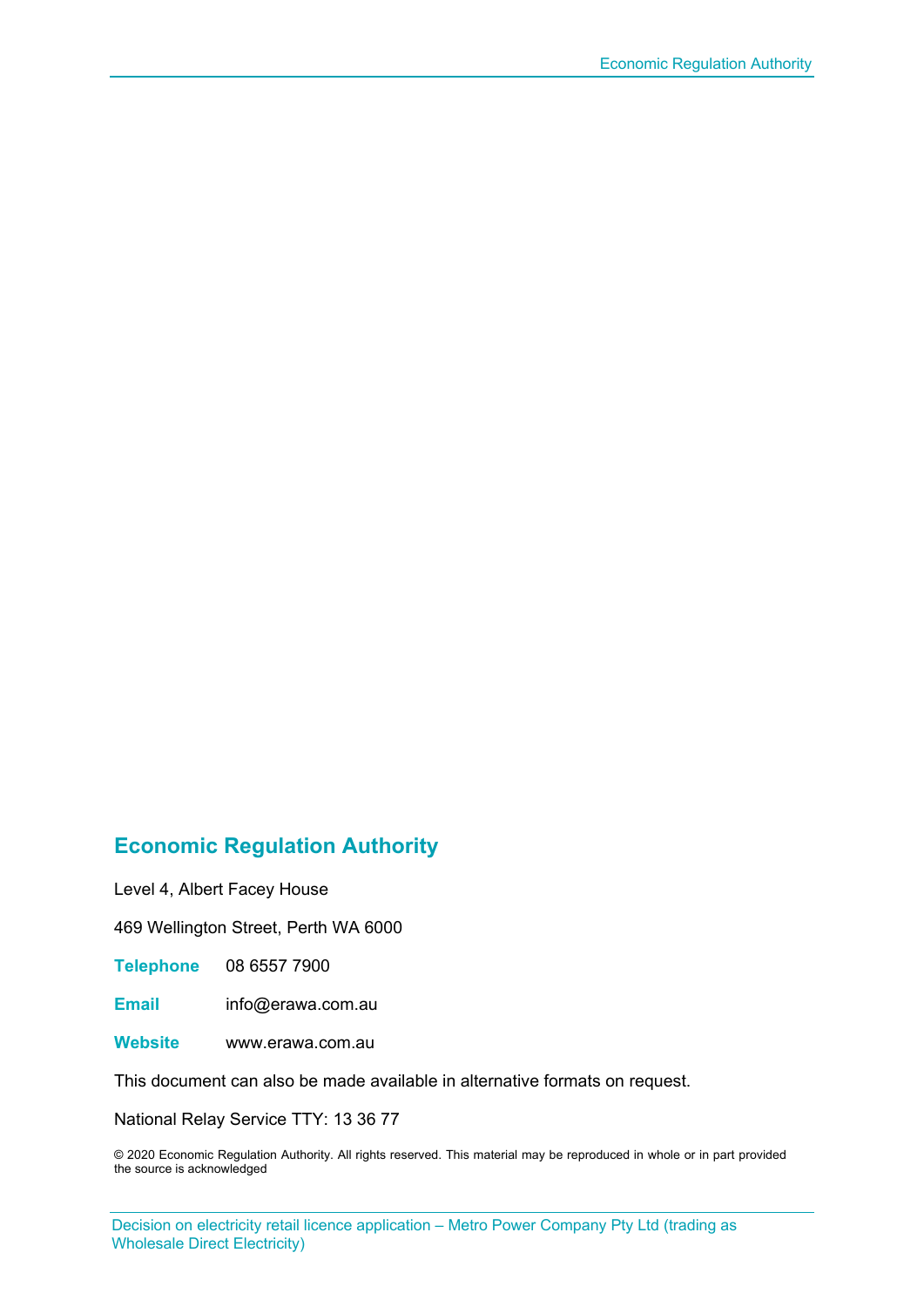## **Contents**

| 2. |  |
|----|--|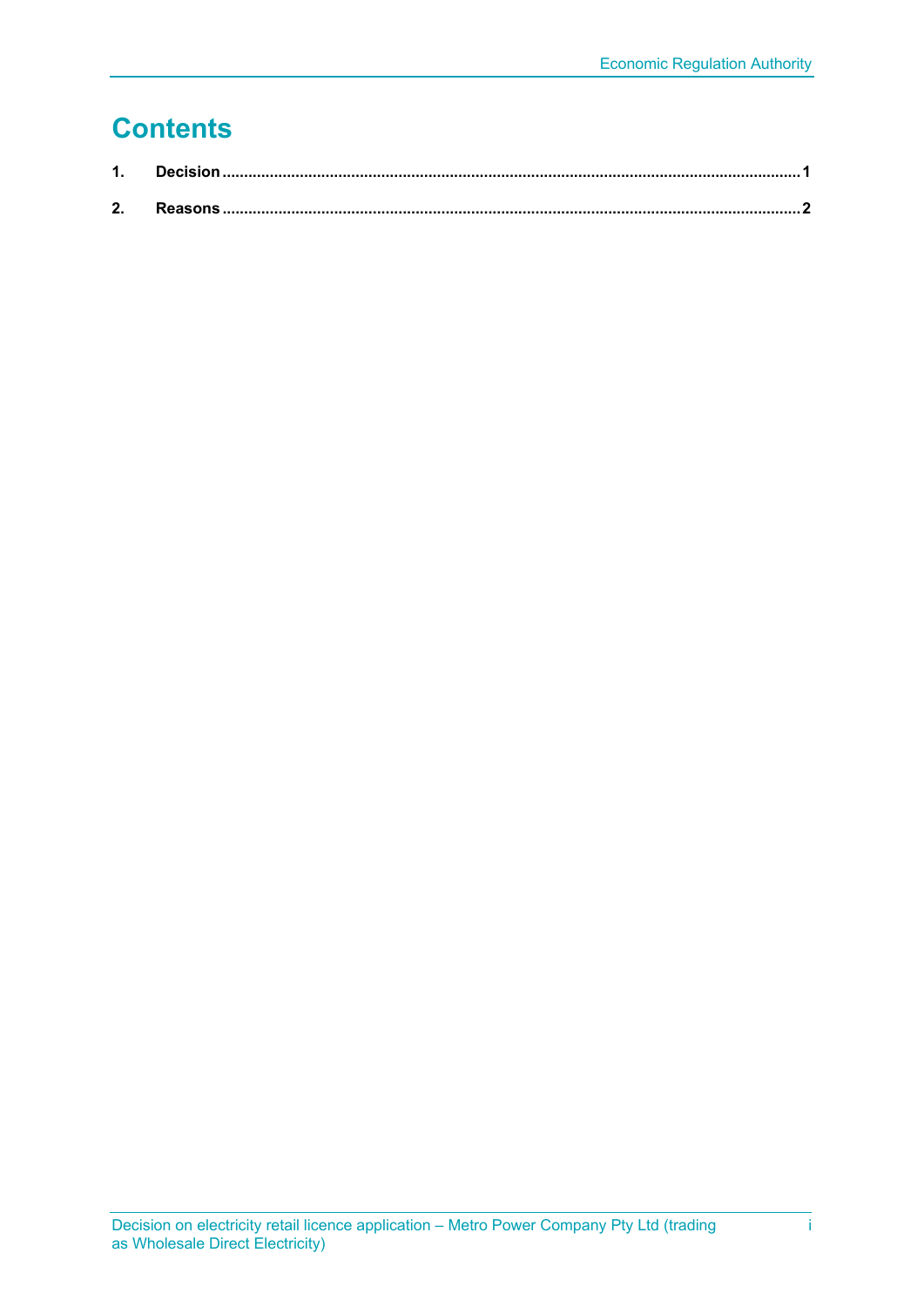## **1. Decision**

- 1. Pursuant to sections 9 and 19 of the *Electricity Industry Act 2004* (Electricity Act), the Economic Regulation Authority grants Metro Power Company Pty Ltd (trading as Wholesale Direct Electricity) (WDE) electricity retail licence ERL29 to sell electricity to large use customers.<sup>1</sup>
- 2. The grant is subject to and in accordance with the terms and conditions in the licence for a period of 15 years.
- 3. As required by section 23(1) of the Electricity Act, the ERA will publish a notice of the grant of licence in the Government Gazette as soon as practicable.

<sup>&</sup>lt;sup>1</sup> A large use customer consumes more than 160 megawatt-hours of electricity per year.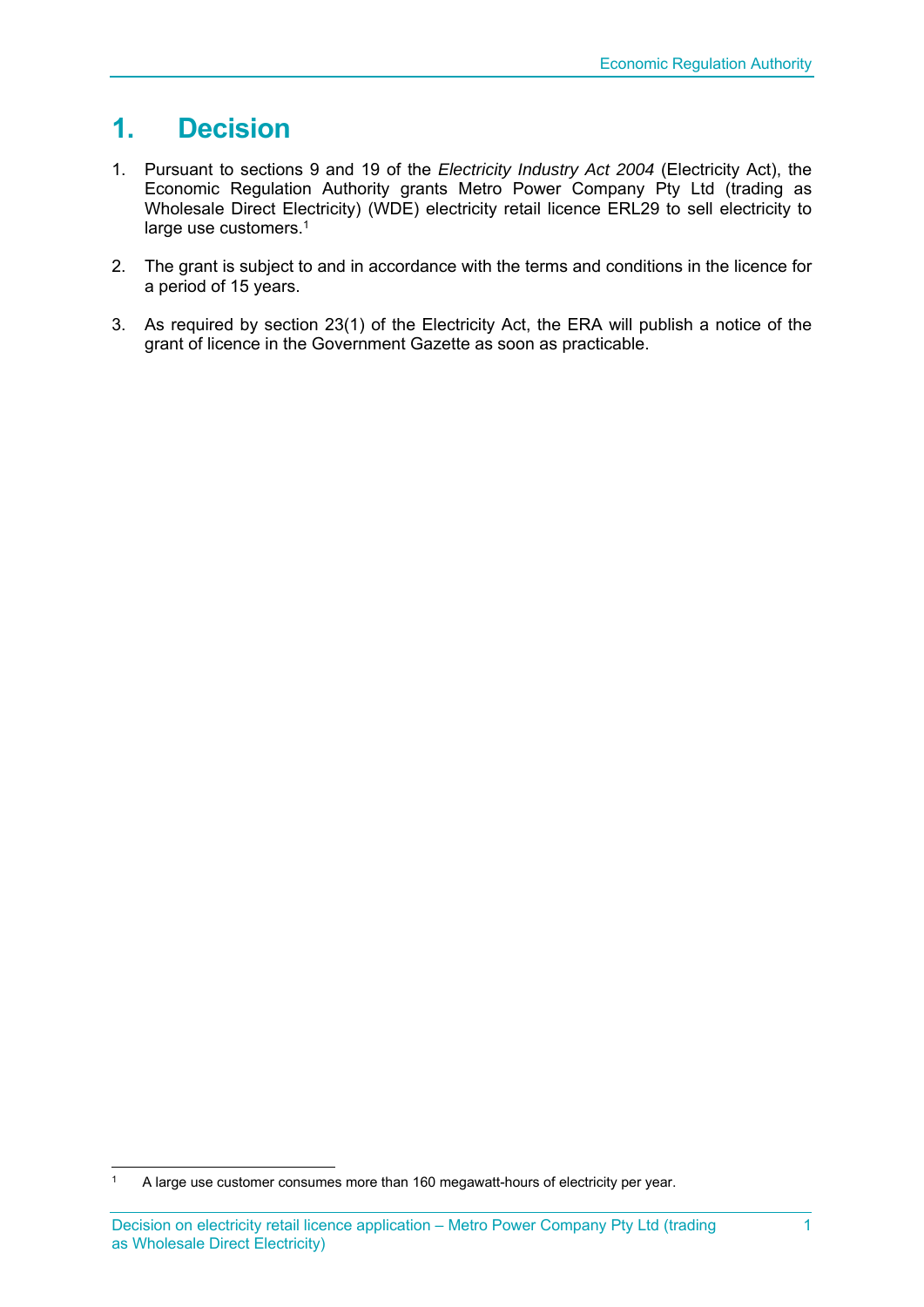### **2. Reasons**

#### **Licence application**

4. On 5 November 2019, WDE [applied](https://www.erawa.com.au/admin/svr_admin/Common/PortalMaster/Content/Interface/ContentFileAccess.ashx?contentID=20791&recordID=184289&filename=Licence-Application---Public-Consultation-Copy---Metro-Power-Company-Pty-Ltd-ta-WDE.PDF) for an electricity retail licence to supply electricity to large use customers through the South West Interconnected System.<sup>2</sup>

#### **Public consultation**

5. On 7 November 2019, the ERA sought public comment on the licence application. No submissions were received.

#### **Financial and technical assessments**

- 6. Under section 19(1) of the Electricity Act, the ERA must grant a licence if it is satisfied that the applicant:
	- has and is likely to retain,

or

will acquire within a reasonable timeframe, and is then likely to retain,

the financial and technical resources to undertake the activities authorised by the licence.

- 7. The ERA engaged financial and technical consultants to examine the financial and technical ability of WDE to undertake the activities to be authorised by the licence.
- 8. Following the financial assessment of WDE's application, the financial consultant concluded that WDE complies with the financial requirements of section 19(1) of the Electricity Act. The ERA has considered the financial consultant's report, including the information relied on in the report and the reasons for its conclusion. The ERA agrees with the conclusions in the financial consultant's report for the following reasons:
	- a. WDE was founded in 2005 and has, since 2010, been an active participant on the Wholesale Electricity Market, sourcing electricity for large commercial customers. Most of the key personnel in the company have worked for in electricity markets for over 20 years. The knowledge of the operation of the WEM that the personnel have acquired through their wholesale energy trading activities will be a valuable asset for WDE's proposed retail business.
	- b. WDE has a credible business plan to support its retail licence. The underlying assumptions on customers and revenue appear to be reasonable for a retailer supplying large use commercial customers.
	- c. WDE has demonstrated that it has adequate working capital to fund the activities that will be covered by licence in the short to medium-term and has other tangible assets that can be used as security for borrowings if more working capital is needed in future.
	- d. WDE recently increased its long-term debt to construct the one-megawatt Merredin Solar Farm. Despite the increased debt, WDE's gearing remains relatively low.
	- e. The Merredin Solar Farm will allow WDE to supply customers with electricity that is sourced at lower cost than purchasing it through the Wholesale Electricity Market,

<sup>&</sup>lt;sup>2</sup> The SWIS covers the area from Kalbarri to Albany, and from Perth to Kalgoorlie.

Decision on electricity retail licence application – Metro Power Company Pty Ltd (trading as Wholesale Direct Electricity)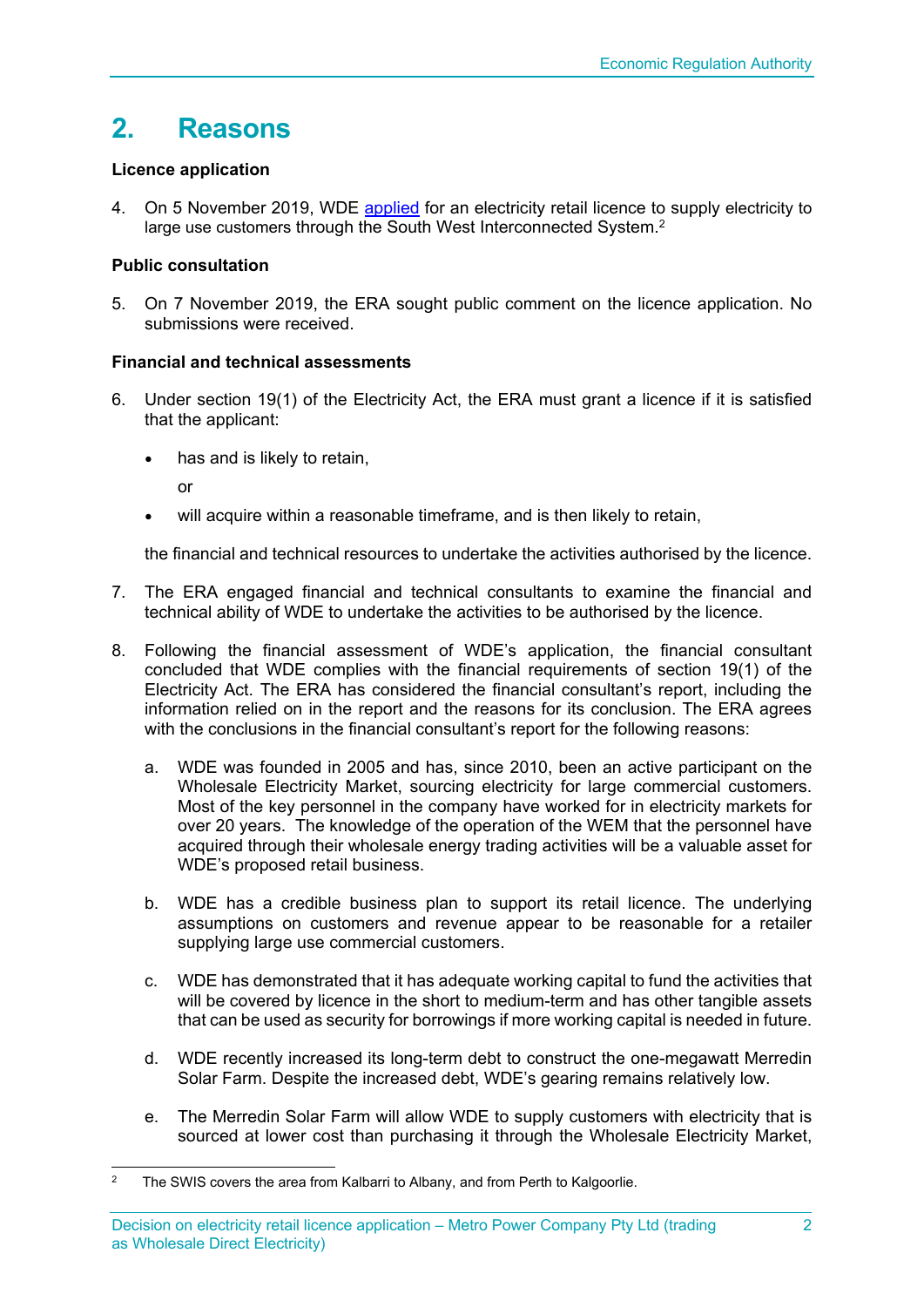which is forecast to increase WDE's long-term profitability. Sourcing electricity from the Merredin Solar Farm has already substantially increased WDE's revenue in its first year of operation.

f. WDE's contracts with its customers will include provisions that provide WDE with prudential support and a contribution to the costs of trading on Wholesale Electricity Market.

Taking the above into account, the ERA is satisfied that WDE complies with the financial requirements of section 19(1) of the Electricity Act.

- 9. Following the technical assessment of WDE's application, the technical consultant concluded that the WDE complies with the technical requirements of section 19(1) of the Electricity Act. The ERA has considered the technical consultant's report, including the information relied on in the report and the reasons for its conclusion. The ERA agrees with the conclusions in the technical consultant's report for the following reasons:
	- a. Electricity will be provided to large use customers using Western Power's distribution system. WDE already has an electricity transfer access contract with Western Power that covers the connection of the Merredin Solar Farm to the network and customer services for WDE's own use. It is a relatively simple matter to amend the ETAC to cover retail services.
	- b. WDE already has the systems in place to source the electricity it needs to supply its current wholesale customers. They have been successfully operating these systems for 10 years.
	- c. The IT and billing systems that WDE currently uses to support its wholesale customers perform most of the functions required of a retail billing system. These systems are capable of being modified to support retail customers.
	- d. The application provides an adequate description of how WDE will manage its customers' data, including customer accounts, contact information and meter data. System security will be in accordance with the relevant standards.

Taking the above into account, the ERA is satisfied that WDE complies with the technical requirements of section 19(1) of the Electricity Act.

#### **Assessment of public interest –** *Electricity Industry Act 2004*

- 10. Under section 9(1) of the Electricity Act, the ERA must not grant a licence unless it is satisfied that it would not be contrary to the public interest to do so. Section 9(2) of the Electricity Act states that in making that decision, the ERA is to take into account the matters set out in section 8(5) of the Electricity Act:
	- a. environmental considerations.
	- b. social welfare and equity considerations, including community service obligations.
	- c. economic and regional development, including employment and investment growth.
	- d. the interests of customers generally or of a class of customers.
	- e. the interests of any licensee, or applicant for a licence, in respect of the area or areas to which the order, if made, would apply.